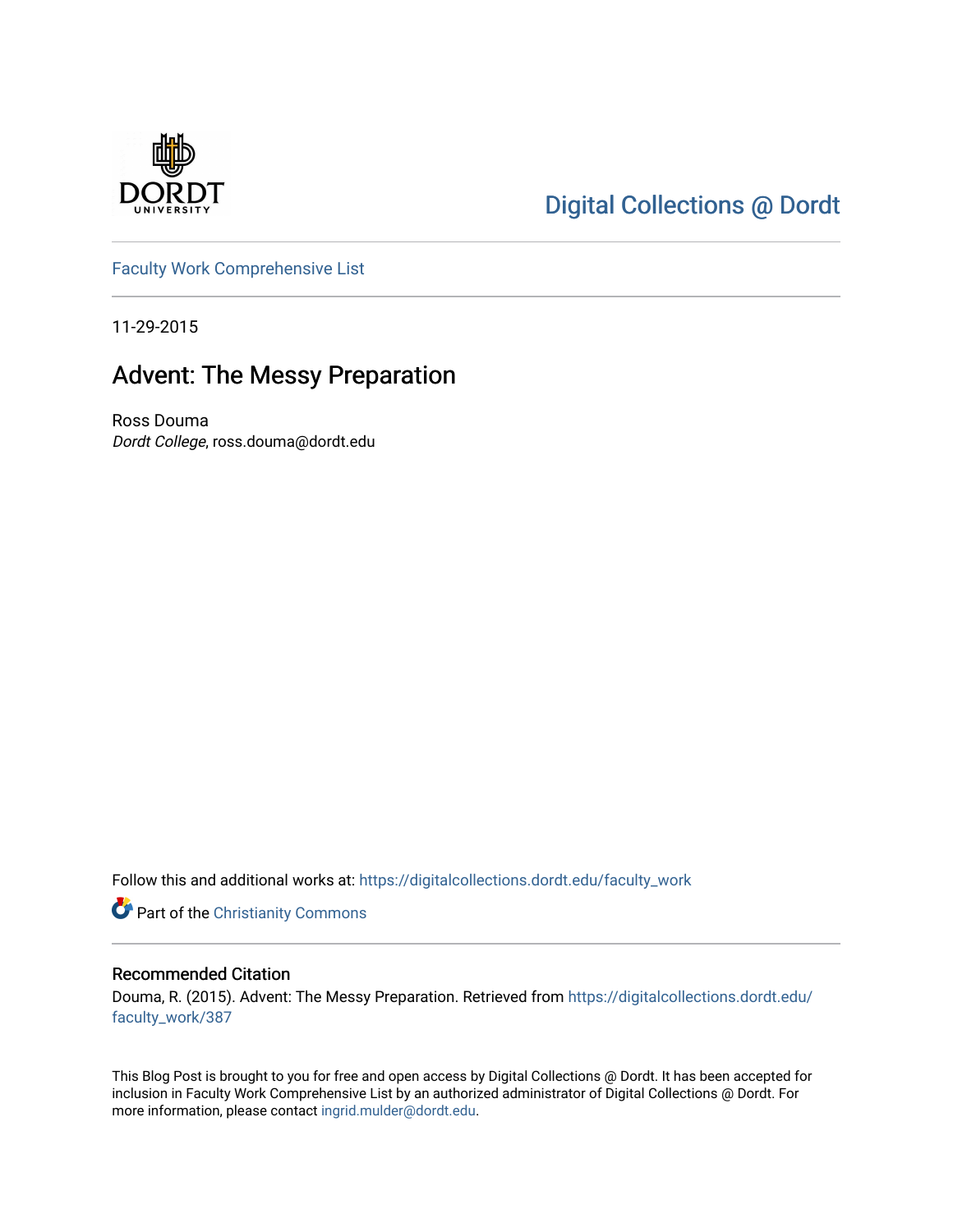### Advent: The Messy Preparation

#### Abstract

"The stark reality is Advent season, while one of the most anticipated of the entire year, tends to be one of the most stressful times for people."

Posting about keeping our focus on the meaning of Christmas from In All Things - an online hub committed to the claim that the life, death, and resurrection of Jesus Christ has implications for the entire world.

<http://inallthings.org/advent-the-messy-preparation/>

Keywords In All Things, Advent, Christmas, expectation

**Disciplines** 

**Christianity** 

#### **Comments**

[In All Things](http://inallthings.org/) is a publication of the [Andreas Center for Reformed Scholarship and Service](http://www.dordt.edu/services_support/andreas_center/) at Dordt [College](http://www.dordt.edu/).